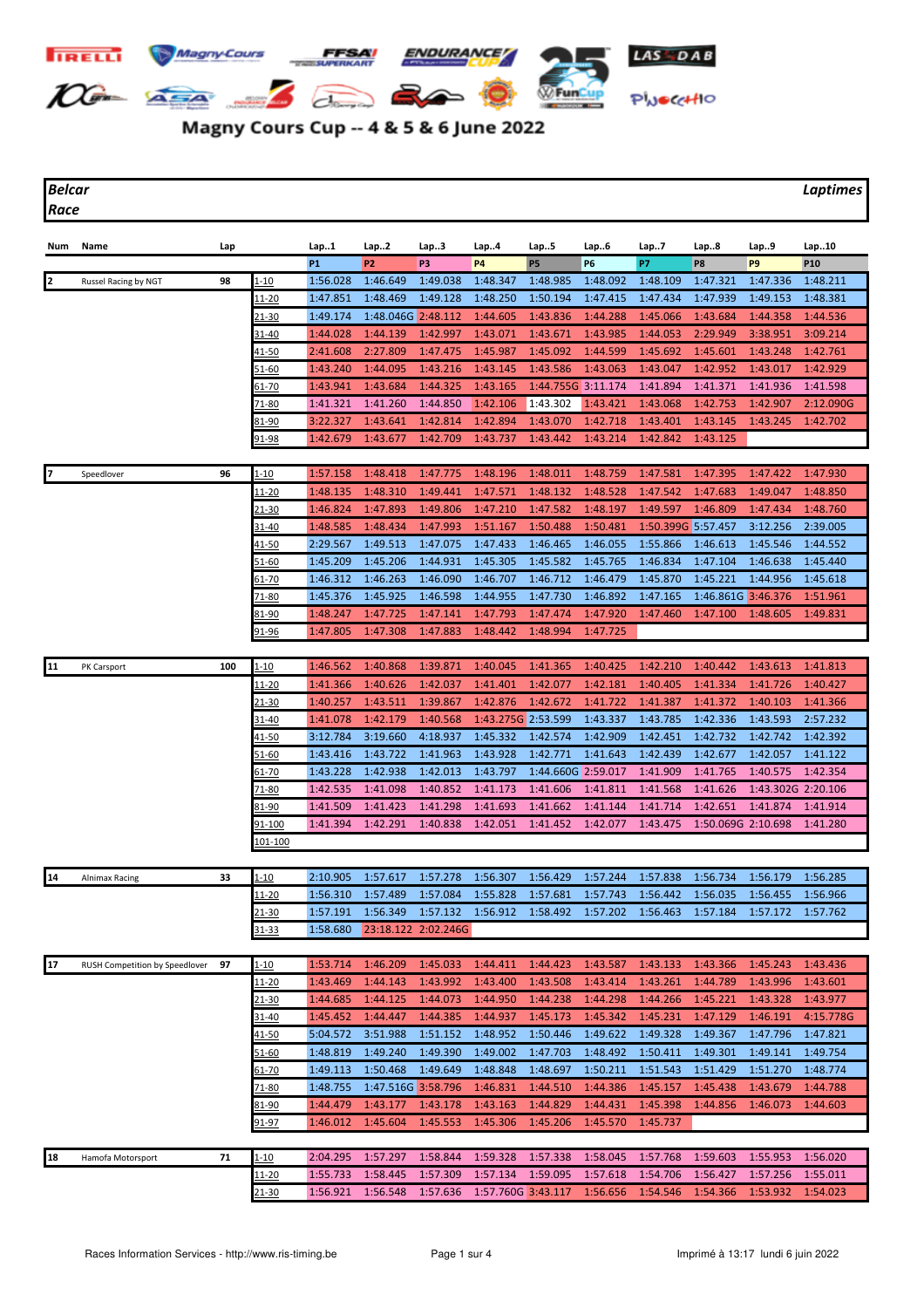| $31 - 40$ |           |  | 1:54.697 1:55.805 1:53.987 1:55.627 4:19.599 3:49.706 2:38.953 2:29.830 1:57.959 1:53.526  |  |  |  |
|-----------|-----------|--|--------------------------------------------------------------------------------------------|--|--|--|
| 41-50     |           |  | 1:52.667 1:53.563 1:52.271 1:52.729 1:53.541 1:52.103 1:52.446 1:53.248 1:52.659 1:53.486  |  |  |  |
| $51 - 60$ |           |  | 1:53.120 1:52.980 1:53.876 1:53.098G 6:25.292 1:59.098 1:54.651 1:55.236 1:54.891 1:54.658 |  |  |  |
| $61-70$   |           |  | 1:53.657 1:53.698 1:54.102 1:52.770 1:53.617 1:53.752 1:52.064 1:56.076 1:52.754 1:55.442  |  |  |  |
| $71 - 71$ | 3:23.052G |  |                                                                                            |  |  |  |

| 21 | <b>Totaalplan Racing</b> | 94  | 1-10          | 1:52.251           | 1:44.167 | 1:44.421 | 1:45.843                     | 1:44.614           | 1:43.749                     | 1:42.727           | 1:42.569                     | 1:58.126G 2:59.711 |           |
|----|--------------------------|-----|---------------|--------------------|----------|----------|------------------------------|--------------------|------------------------------|--------------------|------------------------------|--------------------|-----------|
|    |                          |     | 11-20         | 1:43.813           | 1:44.022 | 1:43.661 | 1:44.023                     | 1:44.215           | 1:45.952                     | 3:29.948           | 1:43.541                     | 1:43.950           | 1:44.652  |
|    |                          |     | <u>21-30</u>  | 1:45.429           | 1:44.171 | 1:43.251 | 1:44.498                     | 1:46.266           | 1:44.643                     | 1:45.545           | 1:46.158                     | 1:46.176           | 1:44.669  |
|    |                          |     | 31-40         | 1:43.565           | 1:54.713 | 1:46.214 | 1:46.055                     | 1:45.694           | 1:45.979                     | 1:45.928G 5:14.513 |                              | 3:29.292           | 4:19.270  |
|    |                          |     | <u>41-50</u>  | 1:49.381           | 1:48.127 | 1:48.298 | 1:47.638                     | 1:48.435           | 1:45.867                     | 1:46.545           | 1:45.907                     | 1:45.558           | 1:49.949  |
|    |                          |     | 51-60         | 1:47.161           | 1:45.526 | 1:47.406 | 1:47.397                     | 1:47.359           | 1:46.706                     | 1:46.592           | 1:47.332                     | 1:45.267           | 1:46.295  |
|    |                          |     | $61 - 70$     | 1:47.938           | 1:47.566 | 1:46.900 | 1:46.477G 3:22.355           |                    | 1:45.405                     | 1:44.980           | 1:45.230                     | 1:44.826           | 1:44.571  |
|    |                          |     | 71-80         | 1:45.191           | 1:45.262 | 1:44.871 | 1:45.220                     | 1:46.090           | 1:46.617                     | 1:44.876           | 1:44.945                     | 1:44.555           | 1:43.412  |
|    |                          |     | 81-90         | 1:44.492           | 1:44.117 | 1:43.668 | 1:44.235                     | 3:36.626           | 1:46.290                     | 1:43.311           | 1:43.583                     | 1:44.392           | 3:28.968  |
|    |                          |     | 91-94         | 1:45.329           | 1:44.472 | 1:46.327 | 1:43.921                     |                    |                              |                    |                              |                    |           |
|    |                          |     |               |                    |          |          |                              |                    |                              |                    |                              |                    |           |
|    |                          |     |               | 2:00.769           | 1:53.448 | 1:53.974 | 1:53.121                     | 1:54.545           | 1:53.858                     | 1:53.322           | 1:54.756                     | 1:54.395           | 1:53.514  |
| 24 | PK Carsport              | 88  | $1 - 10$      |                    |          |          |                              | 1:54.403           |                              |                    |                              |                    |           |
|    |                          |     | <u> 11-20</u> | 1:54.174           | 1:53.565 | 1:53.247 | 1:52.777                     |                    | 1:54.338                     | 1:54.025           | 1:54.421                     | 1:53.672           | 1:54.998  |
|    |                          |     | 21-30         | 1:53.846           | 1:53.706 | 1:54.205 | 1:57.453                     | 1:56.726           | 1:55.398G 4:07.240           |                    | 2:05.106                     | 2:04.384           | 2:01.852  |
|    |                          |     | 31-40         | 2:01.702           | 2:03.309 | 2:02.297 | 2:02.205                     | 4:25.809G 4:20.517 |                              | 4:19.941           | 2:05.646                     | 2:01.253           | 1:57.974  |
|    |                          |     | <u>41-50</u>  | 1:57.766           | 1:57.383 | 1:57.173 | 1:58.190                     | 1:56.632           | 1:57.117                     | 1:59.160           | 1:57.252                     | 1:57.640           | 1:58.803  |
|    |                          |     | 51-60         | 1:57.686           | 1:57.356 | 1:58.439 | 1:58.330                     | 1:57.809           | 2:00.402                     | 1:58.291           | 1:59.643G 3:52.582           |                    | 1:54.637  |
|    |                          |     | <u>61-70</u>  | 1:53.584           | 1:52.927 | 1:52.998 | 1:52.469                     | 1:53.148           | 1:53.396                     | 1:52.884           | 1:53.797                     | 1:53.846           | 1:52.969  |
|    |                          |     | $71 - 80$     | 1:53.252           | 1:52.232 | 1:52.653 | 1:53.683                     | 1:55.367           | 1:53.165                     | 1:52.960           | 1:54.292                     | 1:53.922           | 1:53.449  |
|    |                          |     | 81-88         | 1:53.543           | 1:53.060 | 1:53.285 | 1:53.568                     | 1:54.088           | 1:52.698                     | 1:53.616           | 1:52.464                     |                    |           |
|    |                          |     |               |                    |          |          |                              |                    |                              |                    |                              |                    |           |
| 55 | Q1-Trackracing           | 100 | $1 - 10$      | 1:49.087           | 1:44.030 | 1:43.094 | 1:42.539                     | 1:43.727           | 1:42.254                     | 1:42.157           | 1:43.752                     | 1:43.056           | 1:43.442  |
|    |                          |     | 11-20         | 1:43.627           | 1:44.843 | 1:42.757 | 1:42.683                     | 1:43.478           | 1:44.001                     | 1:44.558           | 1:42.638                     | 1:42.634           | 1:42.722  |
|    |                          |     | 21-30         | 1:44.810           | 1:45.945 | 1:43.877 | 1:42.944                     | 1:43.191           | 1:43.503                     | 1:42.673           | 1:43.084                     | 1:43.358           | 1:43.155  |
|    |                          |     | 31-40         | 1:43.288           | 1:44.296 | 1:42.879 | 1:42.867                     | 1:42.302           | 1:42.502                     | 1:43.711           | 1:43.389                     | 1:43.191           | 2:32.764G |
|    |                          |     | 41-50         | 4:12.756           | 2:52.458 | 4:18.063 | 1:49.209                     | 1:47.230           | 1:46.784                     | 1:47.381           | 1:48.226                     | 1:46.248           | 1:45.756  |
|    |                          |     | 51-60         | 1:47.866G 1:59.350 |          | 1:44.707 | 1:45.385                     | 1:45.765           | 1:44.276                     | 1:45.792           | 1:44.165                     | 1:45.929           | 1:46.407  |
|    |                          |     | $61 - 70$     | 1:44.562           | 1:44.495 | 1:45.666 | 1:44.502                     | 1:43.916           | 1:45.537                     | 1:50.765G 2:57.034 |                              | 1:43.194           | 1:43.200  |
|    |                          |     | 71-80         | 1:42.243           | 1:42.196 | 1:42.268 | 1:42.273                     | 1:43.847           | 1:42.654                     | 1:42.677           | 1:43.815                     | 1:42.117           | 1:42.698  |
|    |                          |     | 81-90         | 1:43.092           | 1:41.860 | 1:42.304 | 1:42.139                     | 1:42.489           | 1:42.309                     | 1:41.700           | 1:42.235                     | 1:43.791           | 1:41.961  |
|    |                          |     | <u>91-100</u> | 1:42.774           | 1:42.756 | 1:42.640 | 1:44.057                     | 1:43.482           | 1:42.628                     | 1:42.603           | 1:42.414                     | 1:43.531           | 1:42.692  |
|    |                          |     | 101-100       |                    |          |          |                              |                    |                              |                    |                              |                    |           |
|    |                          |     |               |                    |          |          |                              |                    |                              |                    |                              |                    |           |
| 57 | QSR Racing               | 44  | $1 - 10$      | 2:15.537           | 2:12.264 | 2:11.097 | 2:12.649                     | 2:17.150           | 2:09.273                     |                    | 2:11.184G 4:21.322G 5:50.725 |                    | 2:11.658  |
|    |                          |     | 11-20         | 2:16.951           | 2:11.869 | 2:11.440 | 2:11.744                     | 2:13.790           | 2:13.274                     | 2:11.657           | 2:13.153                     | 2:13.671           | 4:25.751G |
|    |                          |     | 21-30         | 3:45.928           | 2:22.252 | 2:27.658 | 2:22.506                     | 2:15.271           | 2:17.605                     | 4:28.200           | 3:51.801                     | 2:39.062           | 2:29.883  |
|    |                          |     | 31-40         | 2:15.555           | 2:13.694 | 2:14.291 | 2:22.572                     | 2:16.819           | 2:16.007                     | 2:18.254           | 6:54.434                     | 6:48.191           | 2:15.905  |
|    |                          |     | $41 - 44$     | 2:18.641           | 2:21.990 | 2:41.667 | 3:15.072G                    |                    |                              |                    |                              |                    |           |
|    |                          |     |               |                    |          |          |                              |                    |                              |                    |                              |                    |           |
| 63 | Tip Top Rent             | 91  | $1 - 10$      | 1:58.342           | 1:49.869 | 1:49.259 | 1:50.080                     | 1:49.541           | 1:49.238                     | 1:49.488           | 1:49.862                     | 1:48.593           | 1:49.938  |
|    |                          |     | <u> 11-20</u> | 1:50.086           | 1:50.874 | 1:50.462 | 1:50.617                     | 1:50.395           | 1:51.960                     | 1:50.165           | 1:50.411                     | 1:50.026           | 1:50.430  |
|    |                          |     | <u>21-30</u>  | 1:49.762           | 1:50.186 | 1:50.948 | 1:49.272                     | 1:49.586           | 1:51.245                     | 1:51.149           | 1:51.599                     | 1:50.877           | 1:49.418  |
|    |                          |     | 31-40         | 1:50.678           | 1:50.814 | 1:50.631 | 1:51.075                     | 1:50.552           | 1:51.839                     | 1:56.071           | 4:20.361G 4:19.507           |                    | 4:17.574  |
|    |                          |     | 41-50         | 1:55.089           | 1:53.182 | 1:51.461 | 1:53.082                     | 1:50.280           | 1:49.681                     | 1:49.626           | 1:49.485                     | 1:50.354           | 1:49.731  |
|    |                          |     |               | 1:51.218           | 1:50.036 | 1:50.968 | 1:50.838                     | 1:51.320           | 1:51.805                     | 1:51.663           | 1:50.324                     | 1:50.278           | 2:05.119  |
|    |                          |     | 51-60         |                    |          |          |                              |                    |                              |                    |                              |                    | 1:50.730  |
|    |                          |     | 61-70         | 1:51.493           | 1:51.920 | 1:50.988 | 1:50.422                     | 1:50.907           | 1:51.554                     | 1:50.811           | 1:51.385                     | 1:50.684           |           |
|    |                          |     | 71-80         | 1:50.818           | 1:51.795 | 1:49.928 | 1:50.469                     | 1:50.504           | 1:50.449                     | 1:51.349           | 1:52.309G 2:55.038           |                    | 1:50.812  |
|    |                          |     | 81-90         | 1:50.914           | 1:51.966 | 1:51.320 | 1:51.161                     | 1:51.486           | 2:02.353G 6:32.832           |                    | 1:52.540                     | 1:52.900           | 1:50.887  |
|    |                          |     | <u>91-91</u>  | 1:52.089           |          |          |                              |                    |                              |                    |                              |                    |           |
|    |                          |     |               |                    |          |          |                              |                    |                              |                    |                              |                    |           |
| 70 | <b>Simtag Racing</b>     | 78  | $1 - 10$      | 2:20.445           | 2:11.804 | 2:10.867 | 2:10.615                     | 2:11.285           | 2:11.929                     | 2:10.484           | 2:10.635                     | 2:10.243           | 2:12.045  |
|    |                          |     | <u> 11-20</u> | 2:08.532           | 2:09.019 |          | 2:24.312G 3:00.611G 4:27.275 |                    | 2:18.416                     | 2:16.744           | 2:13.770                     | 2:17.232           | 2:18.743  |
|    |                          |     | $21 - 30$     | 2:17.885           | 2:17.355 | 2:16.114 | 2:15.609                     | 2:17.404           | 2:18.344                     | 2:18.862           | 2:17.676                     | 2:19.037           | 4:18.974G |
|    |                          |     | 31-40         | 3:39.428           | 2:41.563 | 2:28.147 | 2:22.026                     |                    | 2:20.532G 2:56.757G 3:26.624 |                    | 2:12.229                     | 2:10.776           | 2:09.095  |
|    |                          |     | 41-50         | 2:10.881           | 2:07.948 | 2:11.049 | 2:09.366                     | 2:10.397           | 2:06.518                     | 2:09.980           | 2:11.576                     | 2:16.631           | 2:15.811  |
|    |                          |     | 51-60         | 2:13.738           | 2:16.607 | 2:15.951 | 2:16.187                     | 2:11.075           | 2:11.274                     | 2:10.826           | 2:09.456                     | 2:10.681           | 2:10.622  |
|    |                          |     | 61-70         | 2:11.909           | 2:13.830 | 2:16.655 | 2:14.232                     | 2:10.581           | 2:10.377                     | 2:08.413           | 2:10.147                     | 2:11.690           | 2:10.499  |
|    |                          |     | $71 - 78$     | 2:08.709           | 2:07.589 | 2:09.952 | 2:13.707                     | 2:14.403           | 2:15.777                     | 2:16.523           | 2:11.832                     |                    |           |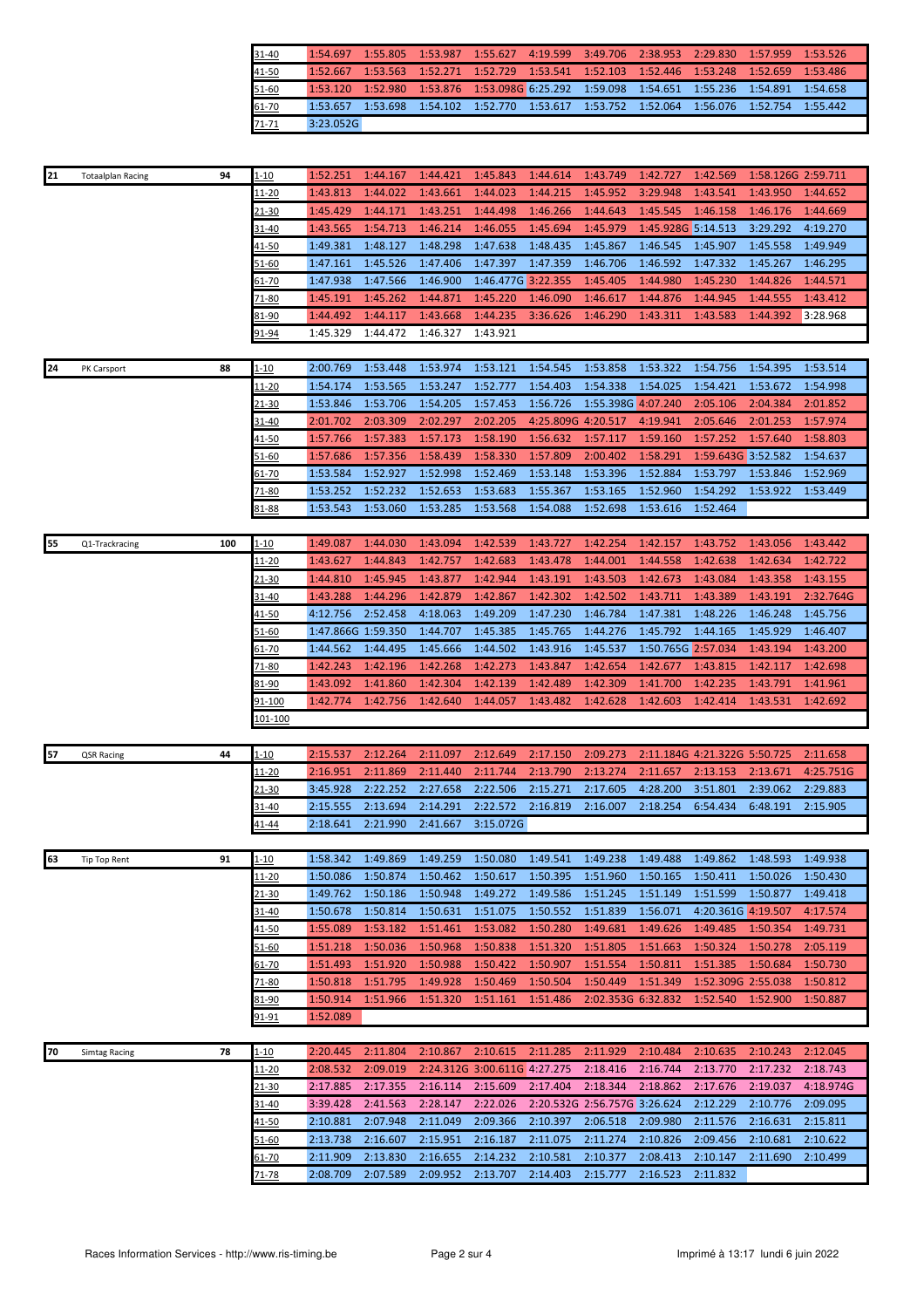| 78  | <b>Belgium Racing</b>     | 99  | 1-10          | 1:52.724           | 1:46.067 | 1:43.602           | 1:44.753           | 1:44.427           | 1:44.027           | 1:43.247                            | 1:43.943 | 1:44.437           | 1:43.804  |
|-----|---------------------------|-----|---------------|--------------------|----------|--------------------|--------------------|--------------------|--------------------|-------------------------------------|----------|--------------------|-----------|
|     |                           |     | 11-20         | 1:43.478           | 1:44.547 | 1:44.142           | 1:42.687           | 1:43.236           | 1:43.718           | 1:43.341                            | 1:44.608 | 1:43.737           | 1:43.432  |
|     |                           |     | 21-30         | 1:44.469           | 1:43.729 | 1:44.156           | 1:46.201           | 1:44.021           | 1:44.659           | 1:44.587                            | 1:44.994 | 1:43.225           | 1:44.103  |
|     |                           |     | 31-40         | 1:43.643           | 1:44.120 | 1:43.395           | 1:44.878           | 1:43.898           | 1:43.758           | 1:47.702                            | 1:44.834 | 1:49.286           | 4:17.790G |
|     |                           |     | <u>41-50</u>  | 4:34.687           | 4:18.703 | 1:48.805           | 1:48.234           | 1:48.195           | 1:47.599           | 1:48.476                            | 1:46.422 | 1:46.829           | 1:45.450  |
|     |                           |     | $51 - 60$     | 1:45.178           | 1:47.443 | 1:45.281           | 1:44.339           | 1:44.395           | 1:43.996           | 1:45.808                            | 1:44.612 | 1:43.602           | 1:43.650  |
|     |                           |     | 61-70         | 1:44.812G 3:02.018 |          | 1:43.723           | 1:43.025           | 1:42.870           | 1:43.137           | 1:43.311                            | 1:42.573 | 1:43.707           | 1:42.733  |
|     |                           |     |               | 1:44.514           | 1:43.142 | 1:42.728           |                    | 1:42.936           |                    | 1:43.413                            | 1:43.111 | 1:43.448           | 1:44.125  |
|     |                           |     | 71-80         |                    |          |                    | 1:43.440           |                    | 1:43.335           |                                     |          |                    |           |
|     |                           |     | 81-90         | 1:42.936           | 1:43.567 | 1:43.729           | 1:42.734           | 1:42.452           | 1:42.624           | 1:42.494                            | 1:43.249 | 1:44.673           | 1:43.606  |
|     |                           |     | 91-99         | 1:42.848           | 1:42.421 | 1:44.089           | 1:42.693           | 1:43.785           | 1:42.626           | 1:43.621                            | 1:43.015 | 1:44.106           |           |
|     |                           |     |               |                    |          |                    |                    |                    |                    |                                     |          |                    |           |
| 83  | <b>VDW Motorsport</b>     | 0   | $1 - 0$       |                    |          |                    |                    |                    |                    |                                     |          |                    |           |
|     |                           |     |               |                    |          |                    |                    |                    |                    |                                     |          |                    |           |
| 88  | <b>TCL Motorsport</b>     | 89  | l-10          | 2:01.997           | 1:56.093 | 1:54.125           | 1:54.744           | 1:54.212           | 1:54.108           | 1:53.501                            | 1:56.250 | 1:53.399           | 1:53.955  |
|     |                           |     | <u> 11-20</u> | 1:53.543           | 1:53.173 | 1:53.091           | 1:52.647           | 1:53.247           | 1:54.050           | 1:52.183                            | 1:53.721 | 1:52.879           | 1:56.019  |
|     |                           |     | <u>21-30</u>  | 1:53.042           | 1:53.631 | 2:07.774           | 1:52.886           | 1:53.845           | 1:53.508           | 1:54.265                            | 1:53.540 | 1:53.243           | 1:53.502  |
|     |                           |     | 31-40         | 1:55.310           | 1:54.644 | 1:53.979           | 1:54.572           | 1:53.548G 7:08.047 |                    | 2:55.987                            | 4:19.033 | 1:59.258           | 1:54.161  |
|     |                           |     | <u>41-50</u>  | 1:52.946           | 1:53.640 | 1:52.734           | 1:52.927           | 1:53.356           | 1:53.631           | 1:53.008                            | 1:55.827 | 1:52.650           | 1:53.519  |
|     |                           |     | 51-60         | 1:52.530           | 1:52.918 | 1:53.651           | 1:54.178           | 1:52.896           | 1:53.329           | 1:53.518                            | 1:52.706 | 1:52.846           | 1:53.664  |
|     |                           |     | 61-70         | 1:52.928           | 1:52.299 | 1:52.042           | 1:54.762           | 1:52.879           | 1:53.260           | 1:53.050                            | 1:52.495 | 1:52.421           | 1:54.772  |
|     |                           |     | 71-80         | 1:52.677           | 1:52.973 | 1:53.342           | 1:53.254           |                    | 1:50.788G 3:42.036 | 2:02.599                            | 1:59.933 | 2:00.453           | 1:59.070  |
|     |                           |     | 81-89         | 1:59.355           | 2:00.471 | 1:59.656           | 1:58.720           | 1:58.669           | 2:00.333           | 1:59.110                            | 1:58.477 | 2:00.458           |           |
|     |                           |     |               |                    |          |                    |                    |                    |                    |                                     |          |                    |           |
| 97  | <b>Belgium Racing</b>     | 100 | l-10          | 1:52.886           | 1:44.483 | 1:44.024           | 1:44.404           | 1:44.377           | 1:43.350           | 1:43.056                            | 1:42.754 | 1:43.009           | 1:43.501  |
|     |                           |     | 11-20         | 1:43.231           | 1:43.006 | 1:42.787           | 1:42.760           | 1:43.093           | 1:42.342           | 1:43.355                            | 1:43.193 | 1:43.079           | 1:42.745  |
|     |                           |     | 21-30         | 1:42.613           | 1:44.481 | 1:44.790           | 1:43.983           | 1:43.328           | 1:44.795           | 1:43.168                            | 1:43.143 | 1:42.990           | 1:44.567  |
|     |                           |     | 31-40         | 1:44.793           | 1:43.794 | 1:43.165           | 1:44.224           | 1:43.762           | 1:43.806           | 1:43.795                            | 1:43.515 | 1:44.194           | 2:52.346G |
|     |                           |     | <u>41-50</u>  | 3:40.252           | 2:52.339 | 4:18.358           | 1:49.301           | 1:47.124           | 1:46.847           | 1:47.449                            | 1:49.904 | 1:46.010           | 1:46.336  |
|     |                           |     | 51-60         | 1:47.399           | 1:44.811 | 1:45.886           | 1:45.550           | 1:44.248           | 1:44.076           | 1:43.923                            | 1:44.327 | 1:44.104           | 1:43.704  |
|     |                           |     | 61-70         | 1:45.436           | 1:44.743 | 1:43.762           | 1:44.688           | 1:44.104           | 1:44.360           | 1:44.269                            | 1:43.977 | 1:43.821           | 1:45.088  |
|     |                           |     | 71-80         | 1:45.181           | 1:45.610 | 1:44.728           | 1:44.094G 3:06.319 |                    | 1:44.008           | 1:46.357                            | 1:45.045 | 1:42.823           | 1:42.477  |
|     |                           |     | 81-90         | 1:42.473           | 1:42.196 | 1:43.454           | 1:42.324           | 1:42.584           | 1:42.699           | 1:42.441                            | 1:43.145 | 1:44.975           | 1:42.986  |
|     |                           |     | 91-100        | 1:43.231           | 1:43.606 | 1:43.134           | 1:43.754           | 1:44.707           | 1:43.852           | 1:45.273                            | 1:44.189 | 1:44.439           | 1:45.991  |
|     |                           |     | 101-100       |                    |          |                    |                    |                    |                    |                                     |          |                    |           |
|     |                           |     |               |                    |          |                    |                    |                    |                    |                                     |          |                    |           |
| 99  | <b>Belgium Racing</b>     | 100 | <u>1-10</u>   | 1:49.309           | 1:42.109 | 1:41.595           | 1:41.395           | 1:42.118           | 1:41.501           | 1:41.232                            | 1:41.828 | 1:42.287           | 1:43.542  |
|     |                           |     | <u> 11-20</u> | 1:42.588           | 1:42.380 | 1:42.472           | 1:42.385           | 1:43.643           | 1:42.893           | 1:42.315                            | 1:41.889 | 1:43.493           | 1:43.682  |
|     |                           |     | 21-30         | 1:42.295           | 1:41.977 | 1:42.217           | 1:44.665           | 1:42.144           | 1:42.211           | 1:41.971                            | 1:42.014 | 1:44.204           | 1:42.262  |
|     |                           |     | 31-40         | 1:43.341           | 1:42.905 | 1:44.055           | 1:42.351           | 1:42.365           | 1:41.943           | 1:43.712                            | 1:42.698 | 1:43.545           | 1:59.483G |
|     |                           |     | $41 - 50$     | 4:31.340           | 3:28.901 | 4:19.189           | 1:45.878           | 1:45.419           |                    | 1:44.186 1:43.687                   | 1:44.304 | 1:43.263           | 1:42.921  |
|     |                           |     | $51 - 60$     | 1:43.394           | 1:44.240 | 1:43.177           | 1:44.355           | 1:43.504           | 1:43.044           | 1:43.291                            | 1:43.558 | 1:43.768           | 1:43.077  |
|     |                           |     | <u>61-70</u>  | 1:42.551           | 1:44.016 | 1:43.233           | 1:43.035           | 1:42.786           | 1:42.768           | 1:44.765                            | 1:42.788 | 1:42.670           | 1:43.249  |
|     |                           |     |               |                    |          | 1:42.522           | 1:42.263           |                    |                    |                                     | 1:41.699 |                    |           |
|     |                           |     | 71-80         | 1:43.311           | 1:42.590 |                    |                    |                    | 1:58.380G 3:17.366 | 1:42.222                            |          | 1:41.451           | 1:42.448  |
|     |                           |     | 81-90         | 1:42.653           | 1:41.570 | 1:41.199           | 1:41.089           | 1:41.143           | 1:42.375           | 1:41.619                            |          | 1:41.029G 1:55.006 | 1:41.348  |
|     |                           |     | 91-100        | 1:41.692           | 1:40.928 | 1:41.340           | 1:42.182           | 1:41.837           | 1:41.779           | 1:43.466G 1:56.614                  |          | 1:42.968           | 1:41.640  |
|     |                           |     | 101-100       |                    |          |                    |                    |                    |                    |                                     |          |                    |           |
|     |                           | 0   |               |                    |          |                    |                    |                    |                    |                                     |          |                    |           |
| 201 | SAFETY 1                  |     | $1 - 0$       |                    |          |                    |                    |                    |                    |                                     |          |                    |           |
|     |                           |     |               |                    |          |                    |                    |                    |                    |                                     |          |                    |           |
| 202 | SAFETY <sub>2</sub>       | 3   | $1 - 3$       |                    |          |                    |                    |                    |                    |                                     |          |                    |           |
|     |                           | 100 | $1 - 10$      | 1:47.443           | 1:41.060 | 1:40.494           | 1:39.614           | 1:41.086           | 1:40.418           | 1:46.100                            | 1:41.293 | 1:44.114           | 1:41.464  |
|     | 20 Totaalplan Racing      |     |               | 1:41.254           | 1:40.933 |                    | 1:41.307           | 1:41.543           | 1:41.624           | 1:41.976                            |          |                    |           |
|     |                           |     | <u> 11-20</u> |                    |          | 1:41.099           |                    |                    |                    |                                     | 1:41.313 | 1:42.758           | 1:42.657  |
|     |                           |     | 21-30         | 1:42.323           | 1:41.616 | 1:42.089           | 1:41.629           | 1:42.204           | 1:41.814           | 1:41.745                            | 1:42.954 | 1:42.107           | 1:41.572  |
|     |                           |     | 31-40         | 1:42.562           | 1:42.543 | 1:41.914           | 1:43.037           | 1:42.051           | 1:42.814           | 1:42.076G 3:53.893                  |          | 2:29.614           | 3:34.505  |
|     |                           |     | 41-50         | 3:14.012           | 2:39.169 | 2:29.740           | 1:51.017           | 1:46.155           | 1:44.926           | 1:44.710                            | 1:48.500 | 1:45.781           | 1:45.175  |
|     |                           |     | 51-60         | 1:45.970           | 1:44.678 | 1:45.925           | 1:45.484           | 1:43.509           | 1:44.055           | 1:44.015                            | 1:44.069 | 1:45.656           | 1:43.655  |
|     |                           |     | 61-70         | 1:44.053           | 1:44.213 | 1:44.673           | 1:44.059           | 1:44.307           | 1:43.949           | 1:45.094                            | 1:45.897 | 1:43.913           | 1:45.186  |
|     |                           |     | 71-80         | 1:46.648           |          | 1:46.915G 2:41.730 | 1:41.927           | 1:41.821           | 1:41.599           | 1:43.437                            | 1:42.658 | 1:41.603           | 1:41.601  |
|     |                           |     | 81-90         | 1:41.505           | 1:41.616 | 1:41.183           | 1:41.071           | 1:40.681           | 1:40.920           | 1:42.795                            | 1:41.533 | 1:43.246           | 1:41.803  |
|     |                           |     | <u>91-100</u> | 1:41.864           | 1:40.926 | 1:41.531           | 1:41.216           | 1:42.091           | 1:41.278           | 1:42.959                            | 1:43.143 | 1:43.453           | 1:41.868  |
|     |                           |     | 101-100       |                    |          |                    |                    |                    |                    |                                     |          |                    |           |
|     |                           |     |               |                    |          |                    |                    |                    |                    |                                     |          |                    |           |
| 321 | <b>Totaalplan Racing</b>  | 0   | <u>1-0</u>    |                    |          |                    |                    |                    |                    |                                     |          |                    |           |
|     |                           |     |               |                    |          |                    |                    |                    |                    |                                     |          |                    |           |
| 470 | <b>Stevens Motorsport</b> | 92  | $1 - 10$      | 2:02.274           | 1:52.802 | 1:52.632           | 1:52.183           | 1:53.003           | 1:53.275           | 1:52.752 1:54.217 1:53.607 1:52.780 |          |                    |           |